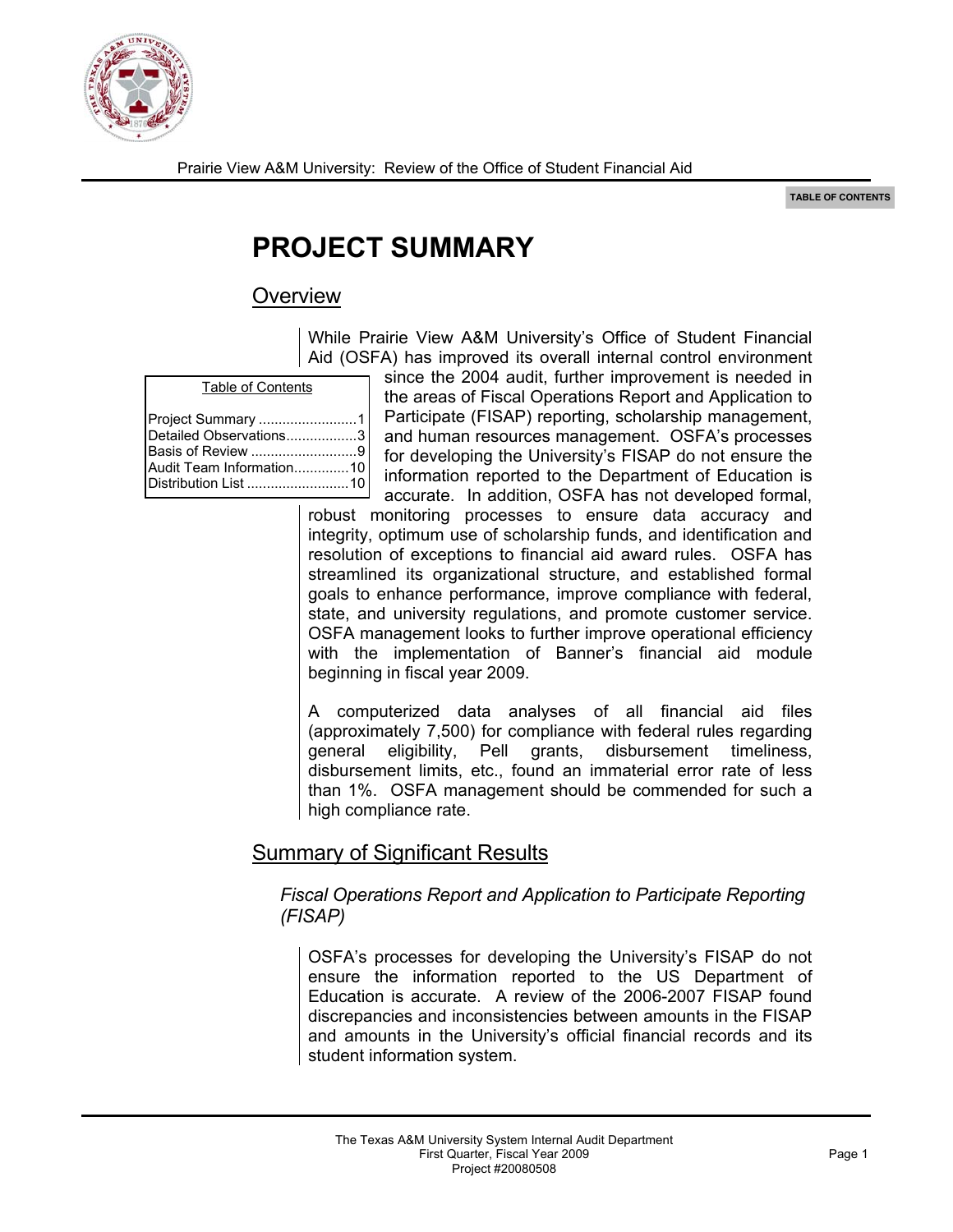Inaccurate information reported to the Department of Education increases the University's risk for inaccurate future federal funding.

#### *Scholarship Management*

While controls over scholarships have improved since the prior audit in 2004, further improvement in effectiveness and efficiency of the scholarship management process is necessary. OSFA still has to develop a robust, formal scholarship monitoring process to ensure scholarships are awarded and managed for optimum use of available funds and that the scholarship fund information is accurate and consistent with the University's official financial records. The University has approximately 200 scholarships, a number of which have not had any activity for a long period of time.

### Summary of Management's Response

*Management appreciates the System Internal Audit Department's efforts to identify issues needing improvement and steps necessary to ensure that improvement is achieved. We are committed to satisfactorily addressing these issues and have developed and enhanced procedures to address these issues.* 

### Scope

The review of the Office of Student Financial Aid (OSFA) focused on financial and management controls over the University's student financial aid programs including federal loans, Pell, Texas grants, Federal Work Study, and scholarships. The audit also included a review of OSFA human resources management in the areas of compensatory time, employee turnover, and employee conflict of interest. Our review included data analysis of all financial aid transactions from the student information system for compliance with applicable laws and regulations. Transactions and activities related to these areas were reviewed for the period of September 1, 2006 to June 2008. Fieldwork was conducted primarily from June through August 2008.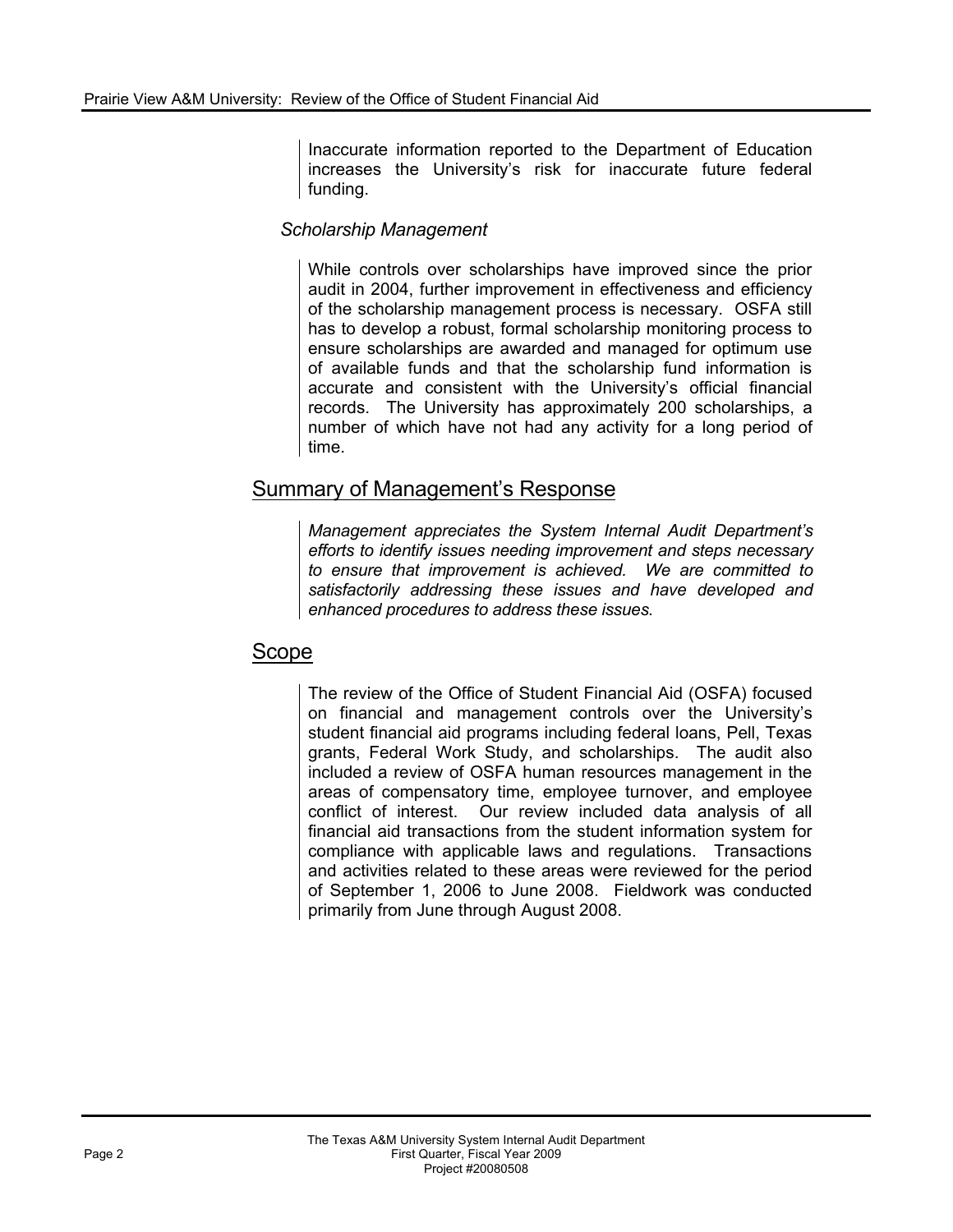## **OBSERVATIONS, RECOMMENDATIONS, AND RESPONSES**

1. Fiscal Operations Report and Application to Participate (FISAP) Reporting

#### **Observation**

#### **OSFA's processes do not ensure accurate reporting.**

The OSFA's processes for developing the University's FISAP do not ensure the information reported to the Department of Education is accurate. The 2006-2007 FISAP included a number of inconsistencies between accounts in the FISAP and amounts in the University's official financial records, Financial Accounting Management Information System (FAMIS), and its student information system. For example, all (7 out of 7) of the financial numbers tested did not match the corresponding data in FAMIS. The OSFA produces the FISAP from various information sources, including the University's student information system, the Human Resources department, and the University's Treasury Services. Discussions with management suggest the inconsistencies identified in the audit are mainly due to the lack of reconciliation of the original information sources to FAMIS and OSFA's insufficient supporting documentation for the report.

The FISAP is prepared annually and submitted to the US Department of Education to ensure continued funding in the areas of Federal Work-Study, Federal Supplemental Education Opportunity Grant, and Federal Perkins loans. If the University submits inaccurate information, there is a risk that future federal funding for these programs is not accurate.

#### Recommendation

Develop and implement a formal reconciliation process to ensure the accuracy of data used to prepare the FISAP in accordance with the Federal Student Financial Aid Handbook. The reconciliation process should document discrepancies between the different information systems, reflect adjustments made, and track pending corrections and support for the FISAP and the University's Annual Financial Report. To ensure the process is effective, it should include the following elements: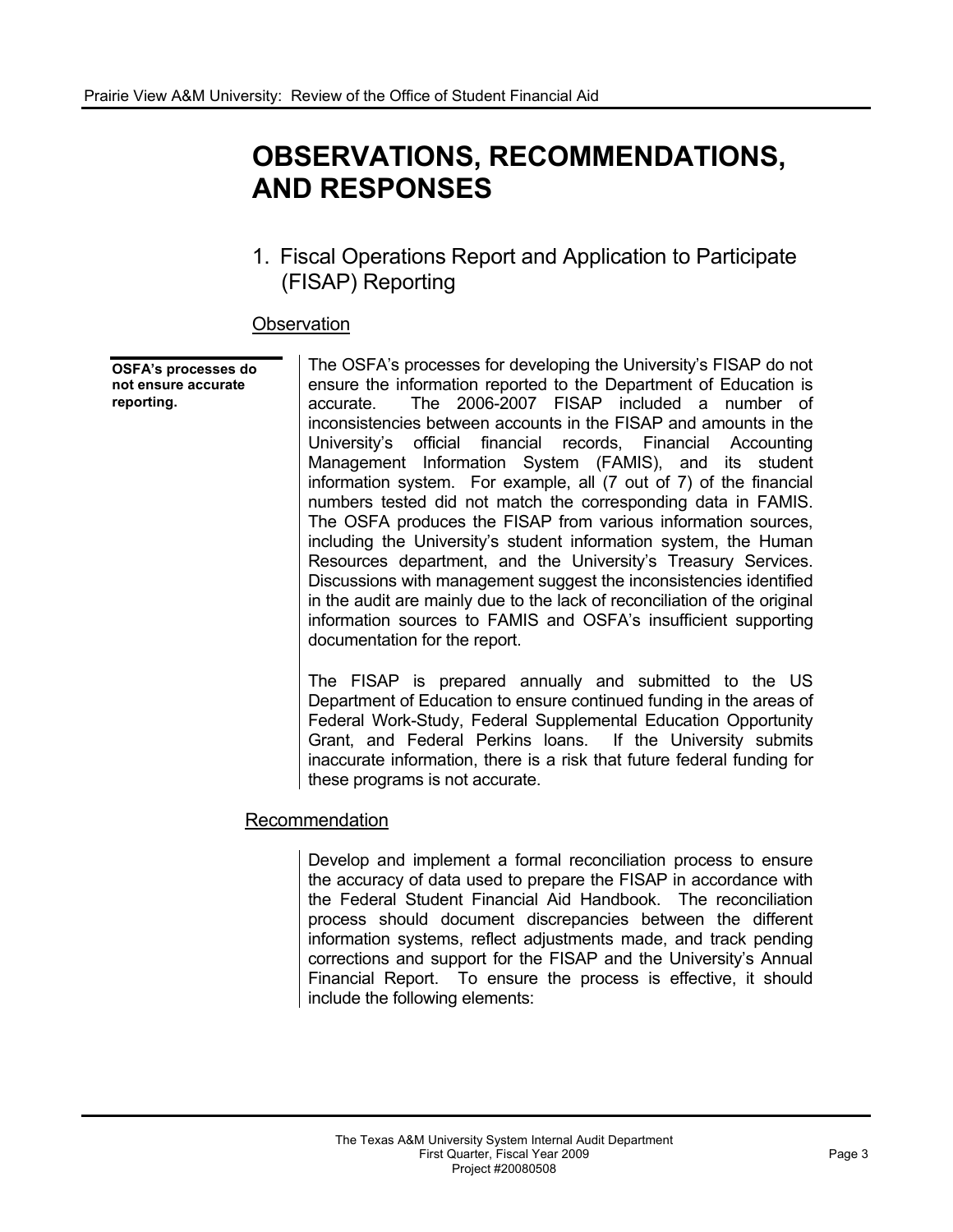1. Fiscal Operations Report and Application to Participate (FISAP) Reporting (cont.)

- ! A segregation of the functions of the reconciliation preparer and reviewer. The preparer and reviewer should sign and date the reconciliations.
- Include accurate and timely reconciliation of each financial aid account between the data source used and FAMIS. This should include accounts relevant to federal, state and scholarship aid awarded in accordance with University management guidelines.
- The reconciliations and other supporting documentation should be maintained in accordance with the University's data retention rules and provide traceable support for the numbers reported in the FISAP and any adjustments, transfers, or corrections.

### Management's Response

*We agree with the recommendation and are developing and implementing a formal reconciliation process to ensure the accuracy of data used to prepare the FISAP in accordance with the Federal Student Financial Aid Handbook.* 

*Financial Aid management has already conducted the following:* 

- *1. Collaborated with pertinent offices (i.e. Office of Sponsored Programs, Budget and Reconciliation, Student Employment Office, etc.) to make sure that FAMIS is correct (i.e. properly reflects funds transferred between years) and that the amounts reported are indeed accurate. Financial Aid Management will continue to work with other offices in subsequent years to complete the FISAP.*
- *2. Proposed the reorganization of the Financial Aid Office to create personnel dedicated to the reconciliation of all funds under its purview.*
- *3. As directed by the Vice President of Business Affairs, monthly reconciliation reports will be provided to representatives in Budget and Reconciliation to ensure compliance with federal and university mandates.*

*In addition to the aforementioned actions, Financial Aid management proposes the following procedures to insure accuracy in FISAP reporting:* 

 *1. Create detailed reconciliation procedures for review by the Budget and Reconciliation department (Business Affairs).*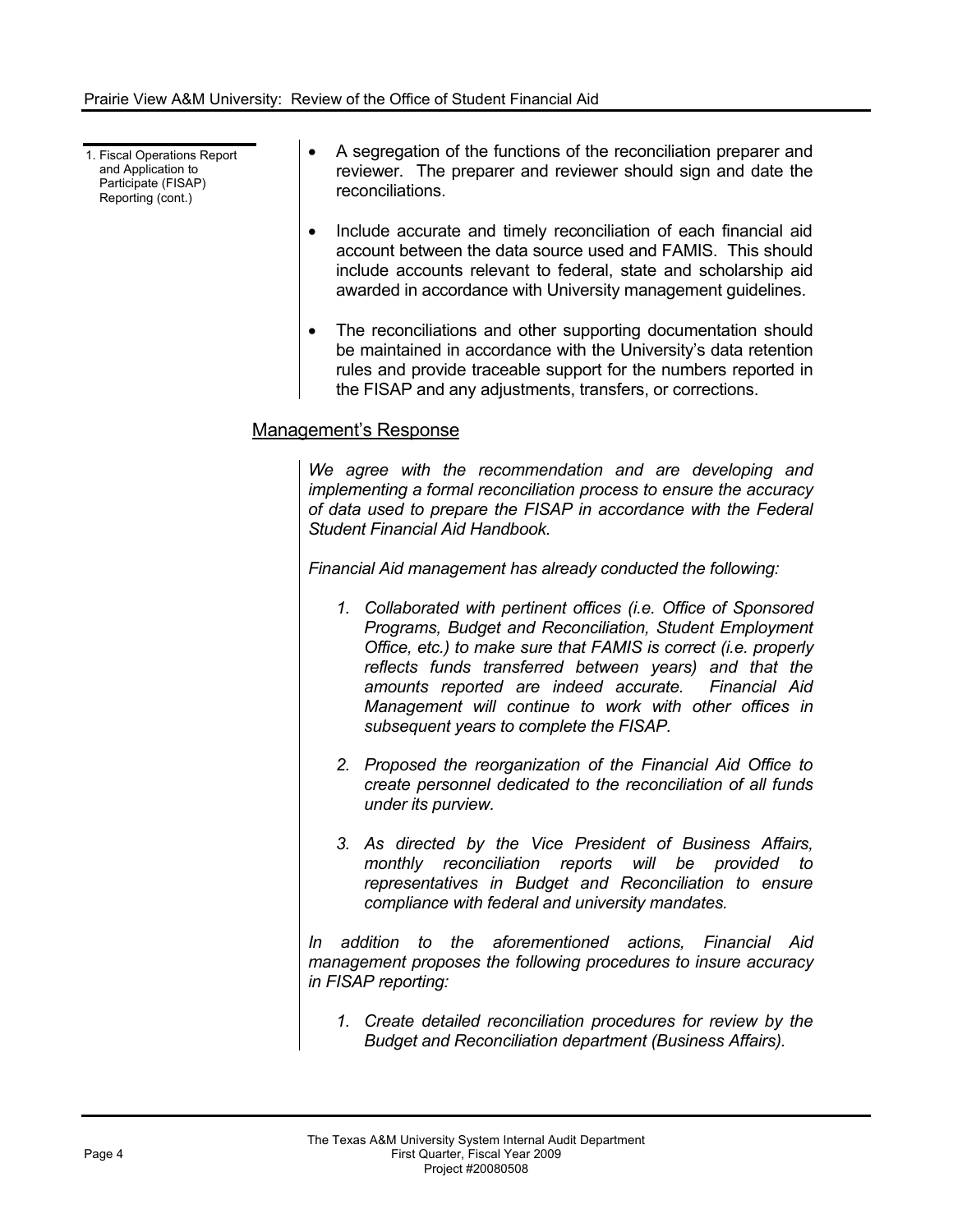1. Fiscal Operations Report and Application to Participate (FISAP) Reporting (cont.)

- *2. Provide additional training for representatives from Budget and Reconciliation.*
- *3. The Financial Aid Specialist will be responsible for preparing the FISAP.*
- *4. The Assistant Provost will then review the FISAP and supporting documents associated with its preparation to ensure accuracy.*
- *5. The Assistant Provost will then forward all documents to the Assistant Vice President for Financial Accounting, Reporting, and Procurement for review.*
- *6. Once approved, the Assistant Vice President for Financial Accounting, Reporting, and Procurement will return the document to the Assistant Provost.*
- *7. The Assistant Provost will then forward the FISAP to the Office of the President for his signature.*

*This process will be implemented by October 15, 2009.* 

2. Scholarship Management

#### **Observation**

**Scholarship management processes require improvement.** 

While controls over scholarships have improved since the prior audit in 2004, further improvement in the effectiveness and efficiency of the scholarship management process is necessary. OSFA now requires prior approval of scholarships by the Assistant Provost for Student Financial Aid and performs some tracking of scholarship funds. However, it still does not have a formal scholarship monitoring process to provide assurance that scholarships are awarded and managed for optimum use of available funds. As a result, available scholarship funds are generally not optimally used. The University has more than 200 scholarships, a number of which have not had any activity for a long period of time. Some scholarship funds still show significant portions as unspent. For example, as of May 2008 undergraduate scholarship funds had over \$250,000 as opposed to over \$179,000 in May 2004 of unspent funds. Graduate scholarship funds had over \$178,000 unspent in May 2008 as opposed to over \$25,000 in May 2004. In addition, the accuracy of scholarship fund information could not be verified, because the fund had not been reconciled to FAMIS.

OSFA management is aware of the problems in this area and has begun to review the scholarship fund with the assistance of the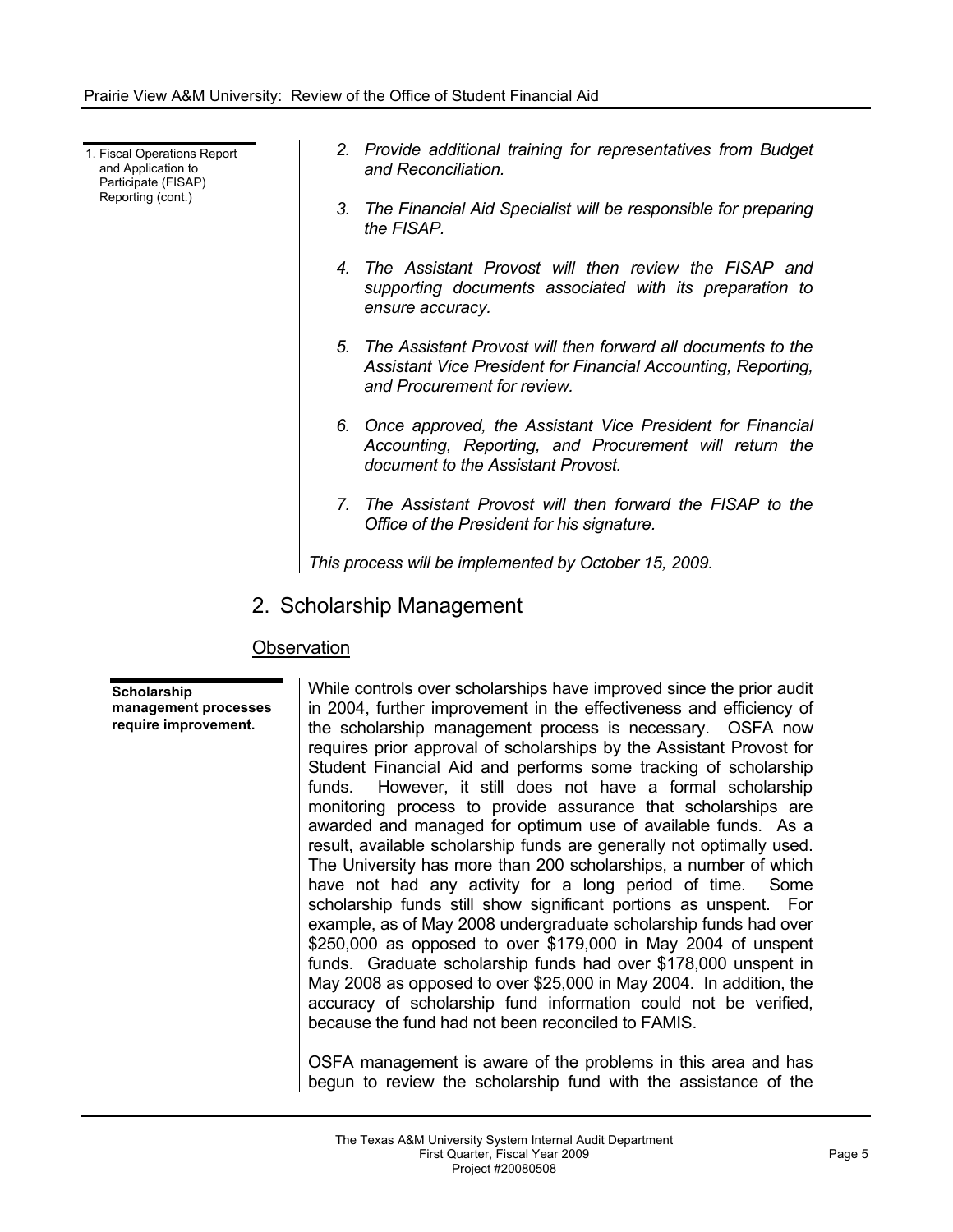2. Scholarship Management (cont.) University's Compliance department and the System Office of General Counsel for inactive scholarship accounts to determine if they can be consolidated with others of similar criteria. OSFA management also attributes the lack of tracking and reconciliation of the scholarship fund to employee turnover and a lack of qualified staff to effectively develop and perform the necessary reconciliation and monitoring procedures.

#### Recommendation

Improve scholarship management by:

- Developing and implementing a process to track and monitor unused funds by scholarship account.
- Completing the current scholarship consolidation process. OSFA should maintain documentation of any consolidation proposals by the System Office of General Counsel and donor or donor representative agreements that document changes to scholarship criterion.
- Developing and implementing a formal reconciliation process to ensure scholarship data is accurate. Perform a reconciliation on each scholarship account and fund balance. The reconciliation process should document discrepancies between all the systems in use (scholarship database, Banner and FAMIS), reflect adjustments made, track pending corrections and ensure adequate documentary support of reconciling items. The reconciliation process should include evidence of a preparer signature and completion date, evidence of a review and approval (signature and date) by someone other than the preparer, and accurate and timely resolution of reconciling items for each account in accordance with University management guidelines.

#### Management's Response

*We agree with the recommendation and are implementing the following procedures to ensure proper management of scholarships:* 

- *1. Reassigned former Scholarship Manager.*
- *2. Reassigning a more 'seasoned' financial aid counselor to this area.*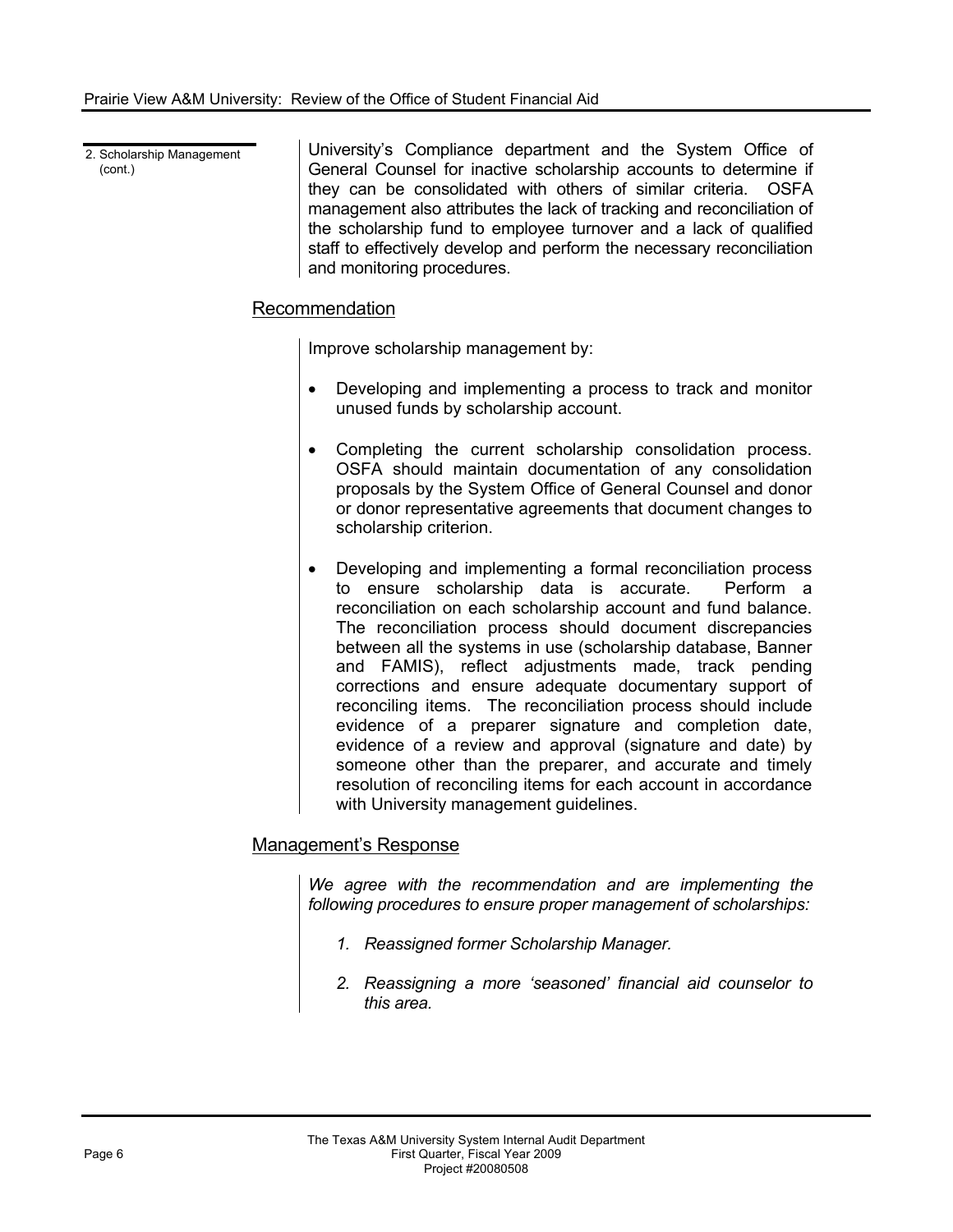2. Scholarship Management (cont.)

- *3. Continued to work with staff to incorporate more of the scholarships into the automatic award process, thereby ensuring all students have an opportunity to reduce their long-term student loan debt and receive more scholarship funds.*
- *4. Proposed the reorganization of the Financial Aid Office to create personnel dedicated to preparing a formal reconciliation process for all the funds under its purview.*

*In addition to the aforementioned action, Financial Aid Management proposes the following procedures to facilitate the tracking and monitoring of unused scholarship funds:* 

- *1. Continue to work with the Compliance Office to complete the centralization of accounts with low balances.*
- *2. Collaborate with Developments and various academic offices to revise criteria for certain scholarships (i.e. race based, etc.).*
- *3. After a legal review, new criteria should be proposed and used for scholarships with no criteria.*

*This process will be implemented by December 15, 2009.* 

## 3. Compensatory Time Management

#### **Observation**

**Compensatory time and employee turnover need management attention.** 

OSFA management performed a reorganization based on employee skills, education, and experience. To improve employee accountability, annual performance evaluations have been revised to incorporate goals and objectives to ensure employees understand management expectations. This should improve OSFA's effectiveness and efficiency. However, additional management attention is needed in the areas of compensatory time management.

OSFA does not have a comprehensive, consistent process to record, maintain, track and monitor compensatory time/leave records. The current system is manual and lacks the sophistication/ capability to accurately track expired compensatory time. Twentyeight percent (4 of 14) of the employees who had earned compensatory time from February 2007 to August 2008 did not have a compensatory time tracking log.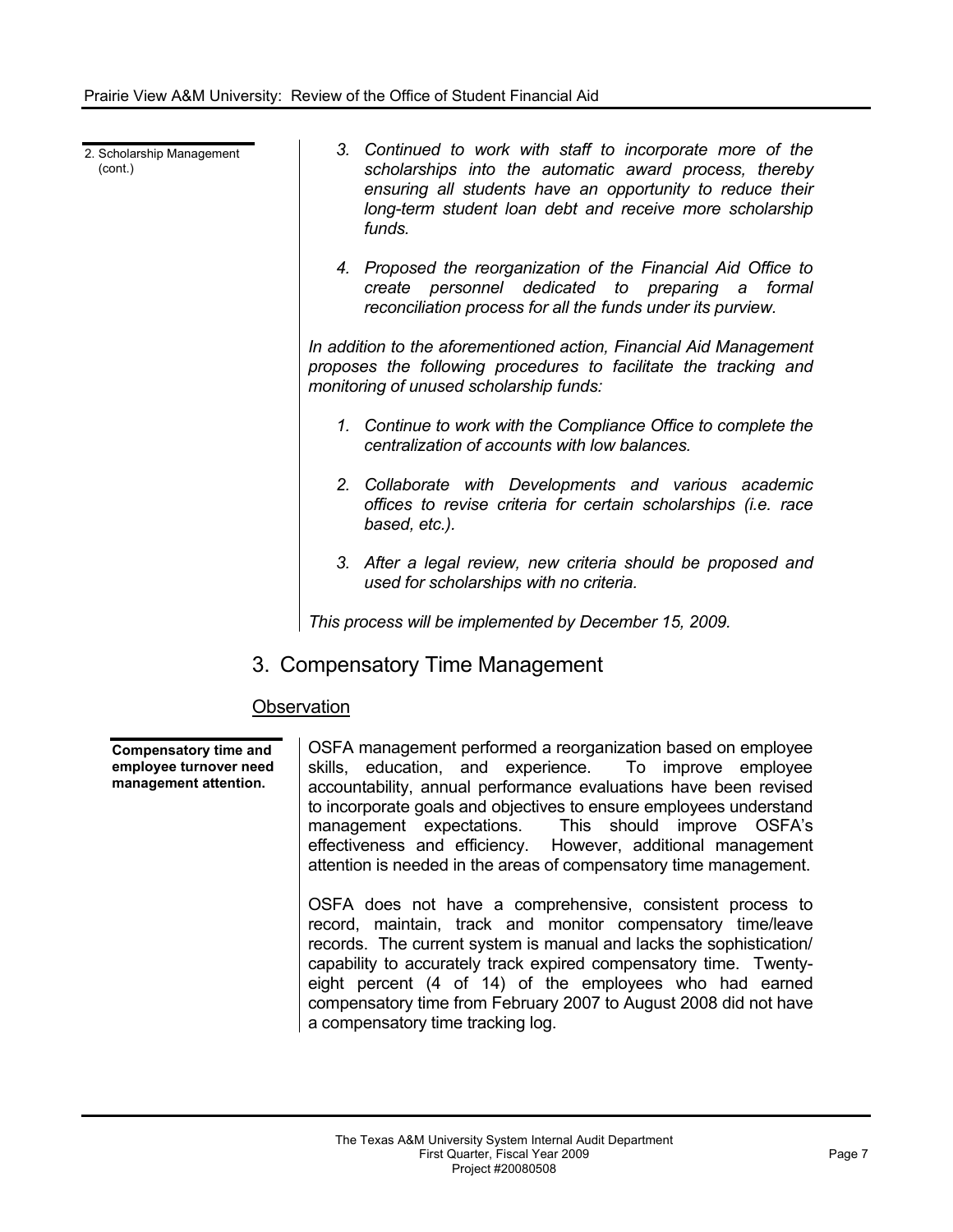3. Compensatory Time Management (cont.) A review of four files under the current compensatory time record system initiated in February 2007, found inconsistencies between individual timesheets and the tracking log with respect to a number of issues, including the opening and ending leave balances. The current manual process does not ensure accurate calculation of compensatory leave earned. A number of records were not appropriately approved, in accordance with department rules. This is partly due to a lack of employee compensatory time management training. Inaccurate compensatory time balances could result in the University owing its employees more than actual time worked.

#### Recommendation

Improve compensatory time management by:

- Developing and implementing compensatory time guidelines for staff.
- Developing and implementing a training program to ensure all OSFA staff understand how to calculate compensatory time and use the electronic timesheet accurately.
- Monitoring and verifying the accuracy of compensatory time records. OSFA should consider having one individual perform this function for improved consistency.

### Management's Response

*We agree with the recommendation and are implementing the following procedures to ensure adequate compensatory time management:* 

- *1. Develop and implement a training program.*
- *2. Specify one individual to track compensatory time.*
- *3. Compensate employees for unused compensatory time at the end of the fiscal year.*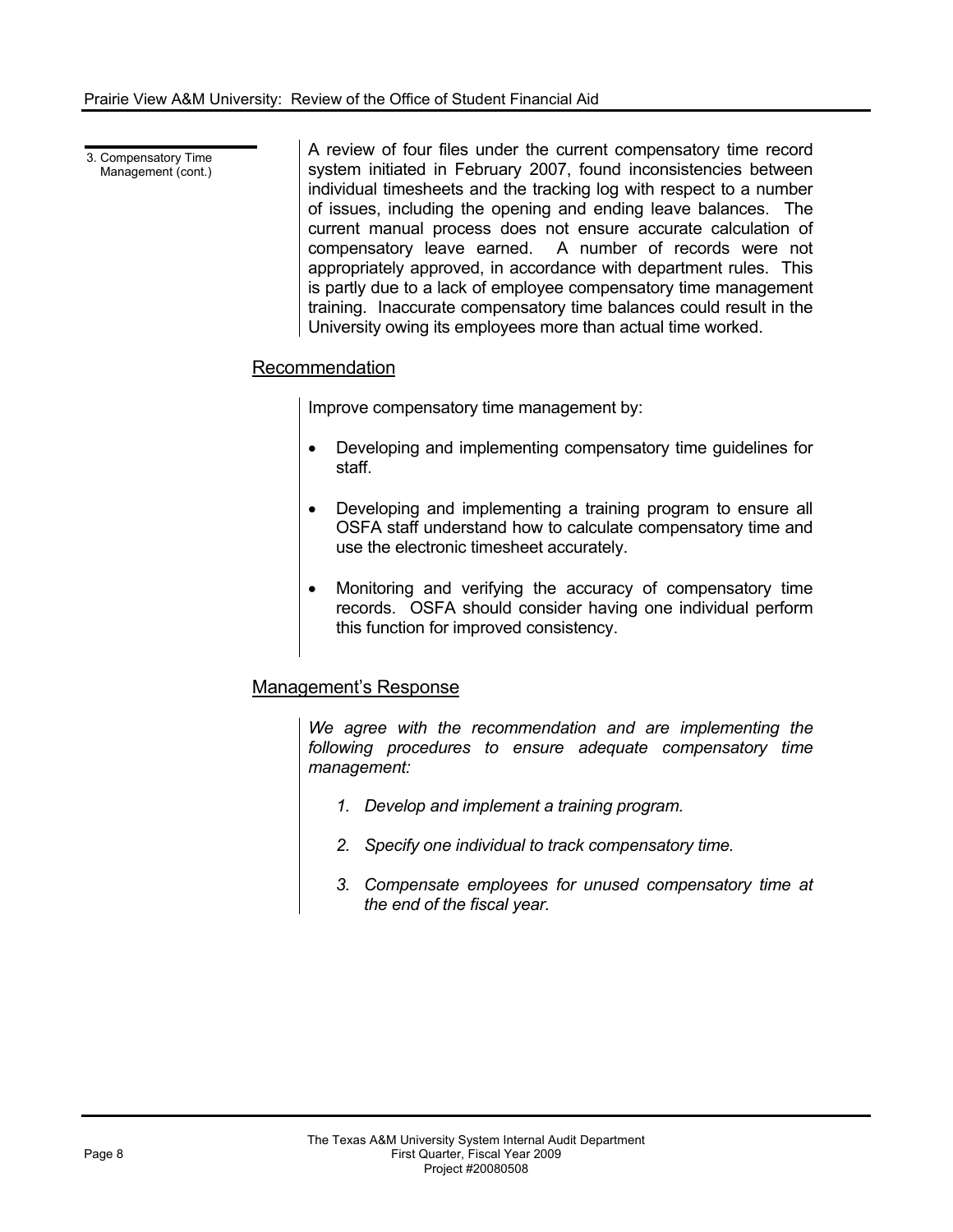# **BASIS OF REVIEW**

## **Objective**

The objective of this review was to evaluate the financial and management controls over the University's student financial aid system to ensure resources are used efficiently and effectively and in compliance with laws, policies, and regulations.

## **Criteria**

Our audit was based upon standards as set forth in the System Policy and Regulation Manual of the Texas A&M University System, the Federal Code of Regulations and the Federal Student Financial Aid Handbook, Prairie View A&M University rules and other sound administrative practices. This audit was performed in compliance with the Institute of Internal Auditors' "International Standards for the Professional Practice of Internal Auditing."

Additionally, we conducted this performance audit in accordance with generally accepted government auditing standards. Those standards require that we plan and perform the audit to obtain sufficient, appropriate evidence to provide a reasonable basis for our findings and conclusions based on our audit objectives. We believe that the evidence obtained provides a reasonable basis for our findings and conclusions based on our audit objectives.

## **Background**

Approximately 90% of the 8,400 students enrolled at Prairie View A&M University in academic year 2007-2008 received some type of financial aid, such as grants, loans, or scholarships. The University awarded over \$86 million in federal grants and loans, and approximately \$5 million in Texas grants. In addition, students received \$22 million in scholarship awards.